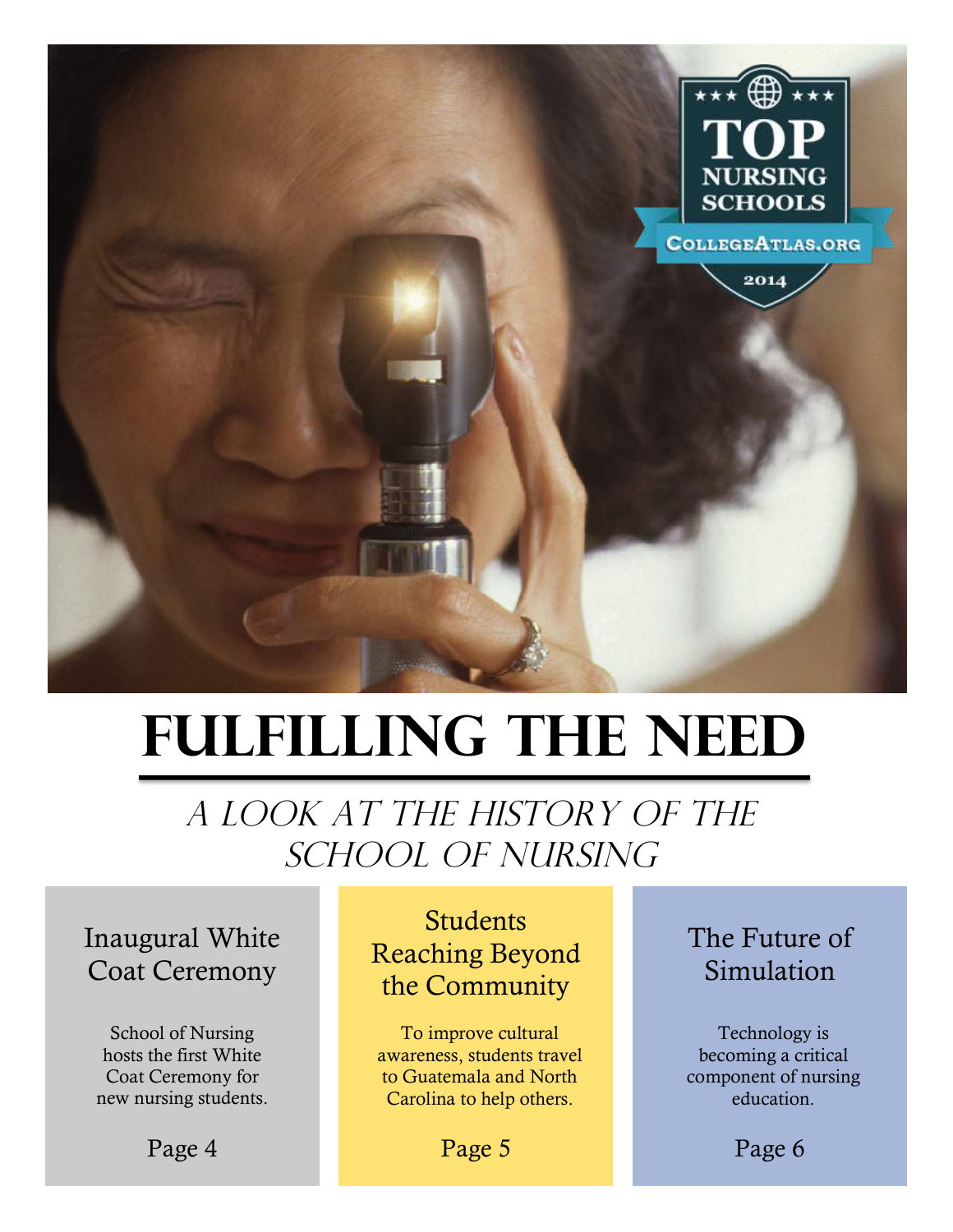

## Message From the Director

*Christine Benz Smith, PhD, FNP-BC*

This has been a great year for the School of Nursing! The summer was full of activity as our students and faculty engaged in the truest form of community health. One group, under the guidance of Professor Robin Pearlstein, spent a month working with the Eastern Band of the Cherokee Indians in North Carolina. The students worked in acute and primary care. A second student organized group worked in Guatemala. Partnering with HOPE International, these students and five faculty members spent a week working with children in an orphanage and visited a pediatric HIV facility and women's prison. The focus of the visit in each site was educational but the students learned other skills such as doing laundry without a clothes dryer and the effectiveness of line drying clothes in the bright sunshine. Florence Nightingale would be proud! We welcomed our newest cohort of 40 students with our first white coat ceremony. This was supported in part by the AACN. Each student was introduced and presented with an embroidered lab coat and lapel pin as they were welcomed into the profession.

We have received two new grants. One inter-professional grant focuses on obesity across the lifespan. We will work with Health and Human Performances as well as the UT College of Medicine, Chattanooga Unit. The second grant is focused on Certified Registered Nurse Anesthetists and increasing diversity within the program and the profession. This grant will work with recruitment and retention within the MSN Nurse Anesthesia program. We have 2 geriatric grants still in process. Along with the Advanced Nursing Education Traineeships and Scholarships for Disadvantaged Students, the School of Nursing is impacting many lives, not only patients but students as well. Our pass rates continue to be extremely high. For the Spring and Summer, the first time pass rate for both our BSN students and the Nurse Anesthesia concentration is 96% while the Family Nurse Practitioner concentration had a 100% first time pass rate. Our students work hard, but so does our faculty. These pass rates are proof of that.

We continue to have a strong focus on simulation. We are beginning discussion with the UT College of Medicine to develop inter-professional simulation very soon. This will be a wonderful learning experience for our SON students as well as the medical students and residents. Our nurse anesthesia students continue to utilize simulation to reinforce their clinical reasoning.

If you are in the area, please come by and see us in the Metropolitan Building on campus. There is always some type of activity in the building and we would love to show you what is happening.



# In This Issue…

Fulfilling the Need Page 3

Inaugural White Coat **Ceremony** Page 4

Students Reaching Beyond the Community Page 5

The Future of Simulation Page 6

Nursing in Action Page 7

Student and Alumni Accomplishments Page 7

Congratulations, Graduates! Page 8

Making Us Proud Page 8

Don't forget to visit us online at www.utc.edu!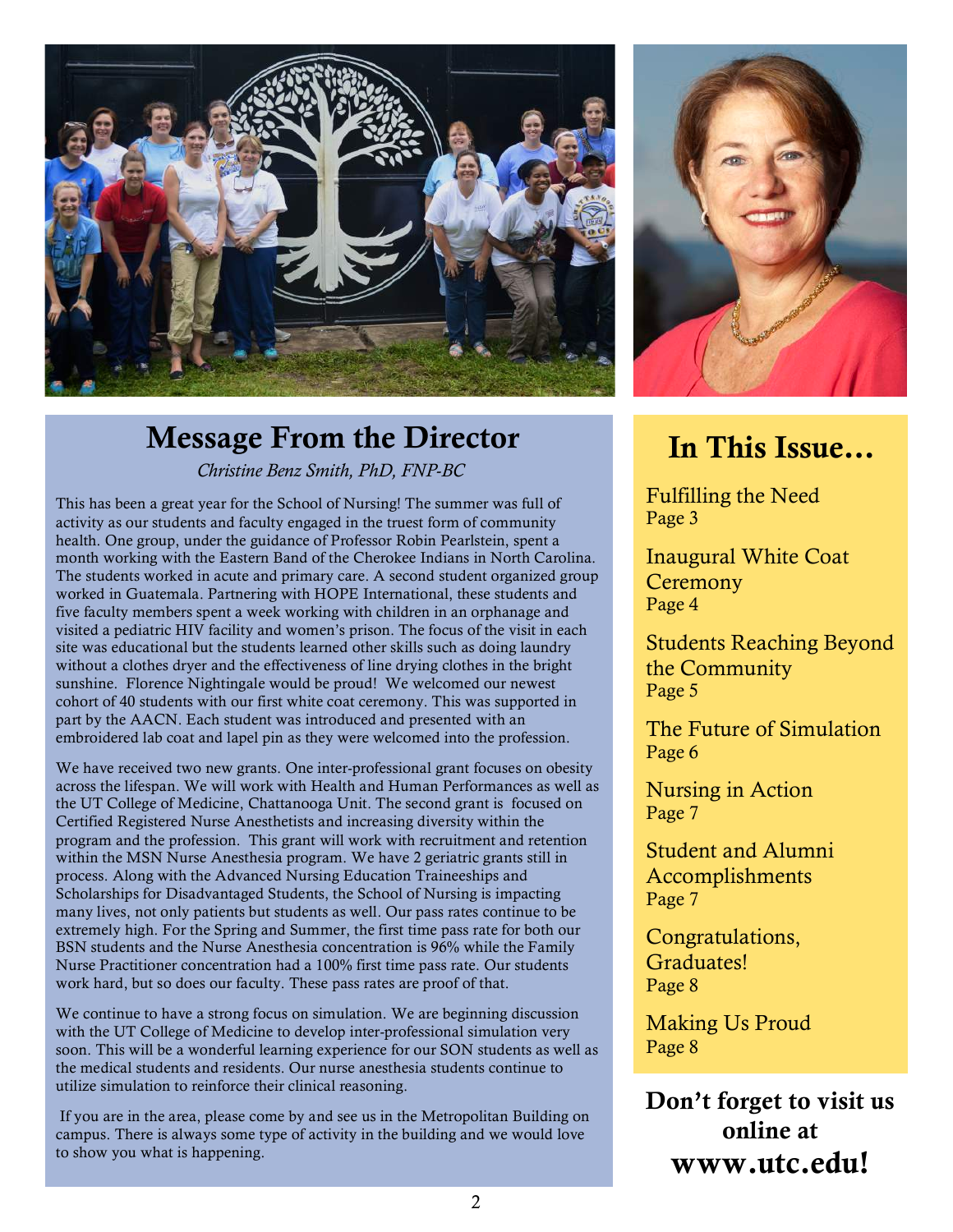### Fulfilling the Need

*The University of Tennessee at Chattanooga School of Nursing has been educating nurses and impacting the community for over four decades and the future of the school looks bright.* 









It all began when the Department of Nursing at the University of Tennessee at Chattanooga was established January 1, 1973. That fall, 85 students were identified as nursing majors. The first nursing course was offered Spring 1974.

Full approval of the program by the Tennessee Board of Nursing was granted on October 15, 1976, and the Department of Nursing became the School of Nursing. The first class of 28 students graduated in May 1977. All 28 were successful on their first writing of the State Board Exam. The Master's degree as Clinical Nurse Specialist was approved in 1990 and the first students were admitted in 1991. In 1995 the Nurse Anesthesia and the Family Nurse Practitioner master's were approved and the first students accepted.

The School of Nursing has developed many partnerships and obtained several grants over the years. Partners include the federal government, local alumni, Erlanger Health System, Memorial Health Care System, Parkridge Medical Center and North Mississippi Medical Center.

The School has also been named a Top Nursing School for 2014. The School of Nursing has always focused on the importance of influencing health care, enhancing the quality of life for individuals and providing leadership in health care and in the community. With its rich history and commitment to quality in health care, the School of Nursing has high expectations of its graduates who will represent the school in our community, our state and beyond.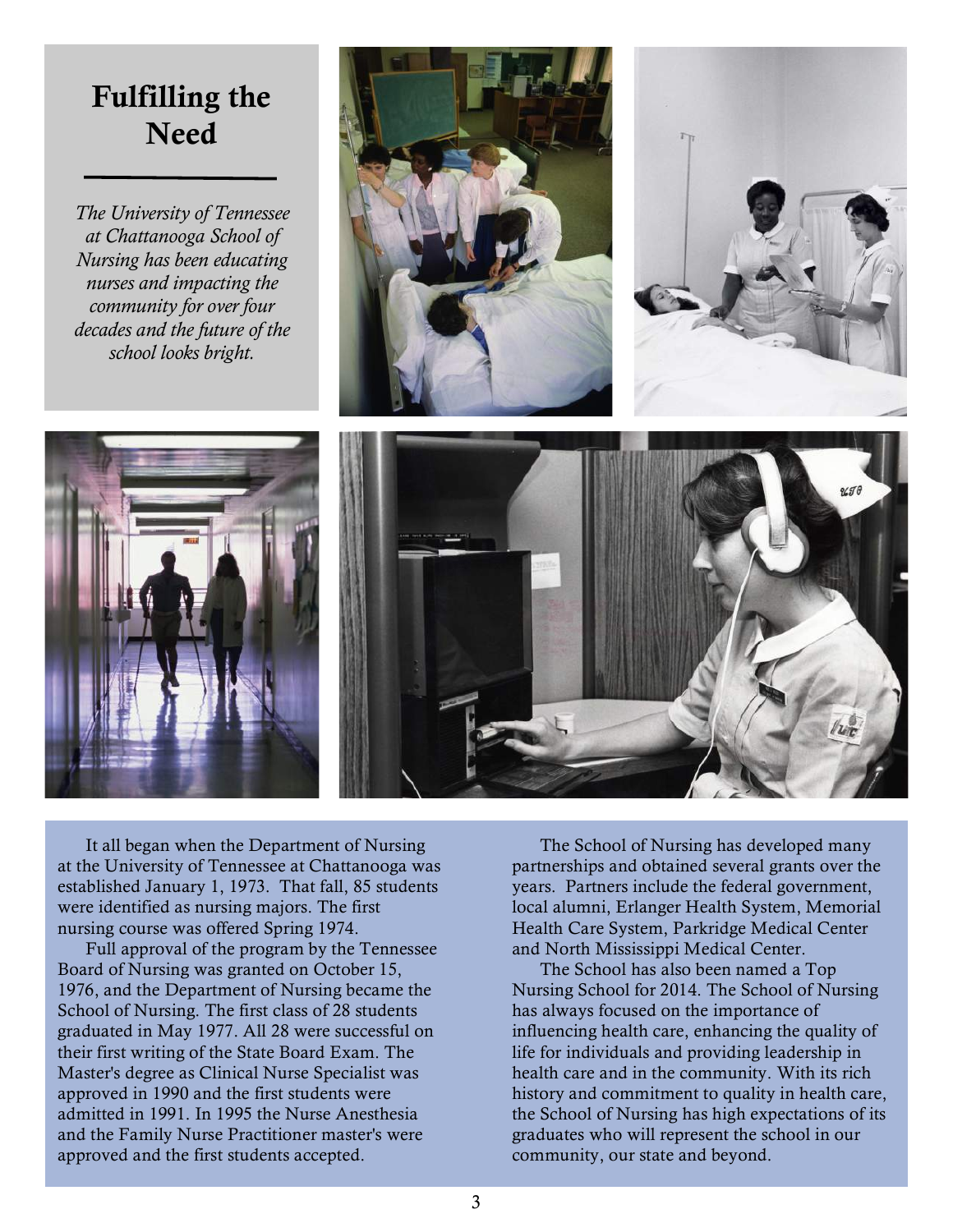# Inaugural White Coat Ceremony

The School of Nursing received funding from the American Association of Colleges of Nursing (AACN) to host its inaugural White Coat Ceremony. The purpose of the Ceremony is to recognize the student's transition from pre-nursing to nursing student. This is a major milestone for these students as they assume the responsibility of caring for patients. This Ceremony is an opportunity to welcome the students into the School of Nursing by presenting them with a lab coat and lapel pinto symbolize professionalism of nursing.

The first ceremony was held on August 18, 2014. Chancellor Steve Angle spoke to the students about the honor of being selected for a competitive program. School of Nursing Director Christine Smith presented students with their lab coats. Professor Emeritus Virginia Keatley, former School of Nursing professor, was the guest speaker for the evening and talked to students about the profession of nursing.

The Founder of the School of Nursing at the university, Professor Emeritus Mary B. Jackson made a special appearance at the ceremony. She spent time after the ceremony visiting with students. The School of Nursing plans to continue the White Coat Ceremony each semester a new class of students is admitted.



The Arnold P. Gold Foundation (APGF): As a growing, international not-for-profit organization the foundation has a critical mission: to optimize the experience and outcomes of health care for both patients and practitioners by promoting care that is as humanistic as it is technologically sophisticated. The Arnold P. Gold Foundation works with physicians and nurses in training and in practice, as well as other members of the healthcare team, to instill a culture of respect, dignity and compassion for both patients and professionals. When skilled practitioners build caring, trusting and collaborative relationships with patients, studies reveal more appropriate medical decisions, better patient adherence with treatment plans, and less costly healthcare outcomes.



Learn more at www.humanism-in-medicine.orgTHE ARNOLD P. GOLD FOUNDATION

Working to keep the care in healthcare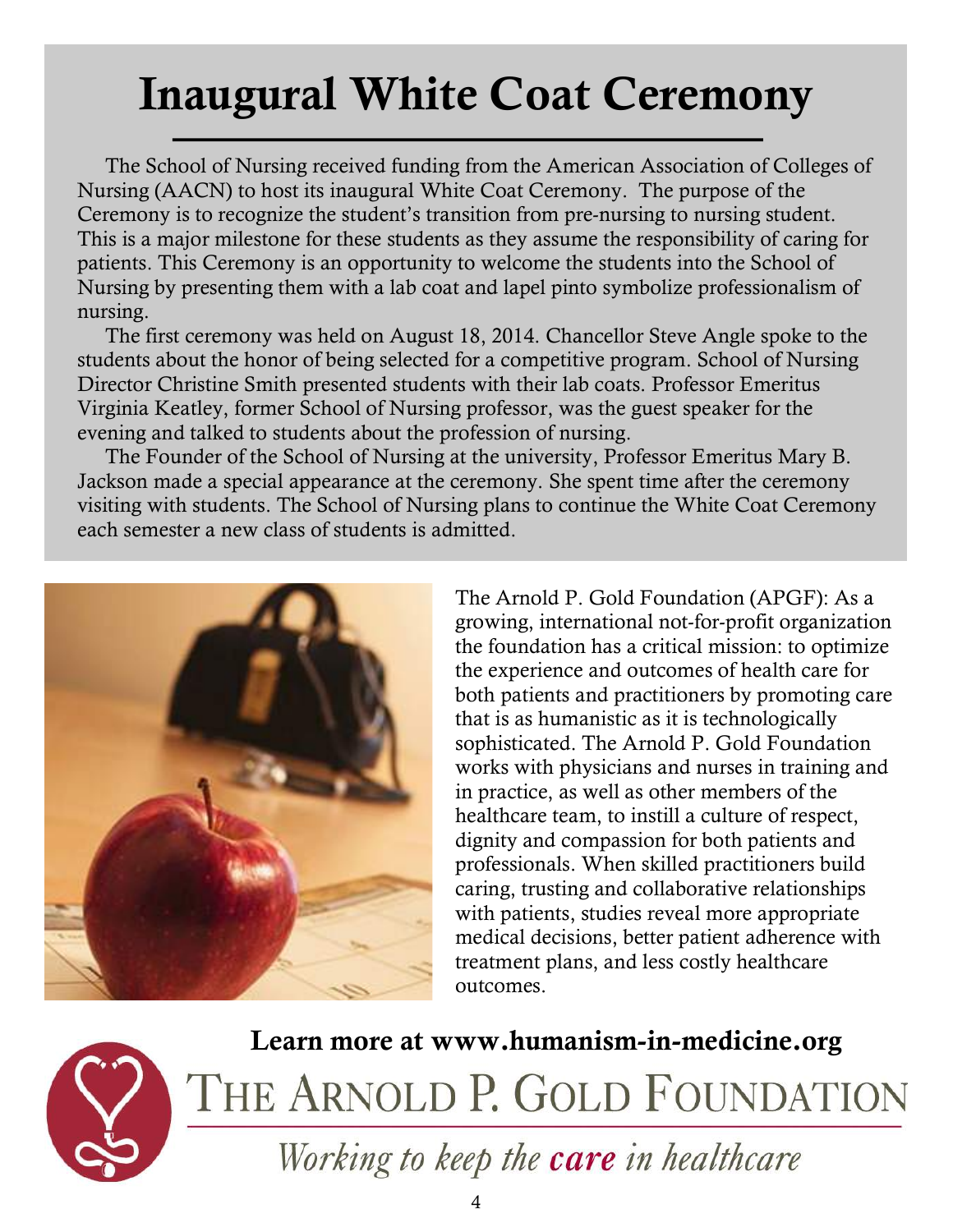# Students Reaching Beyond the Community

In May 2014, The Leap, an initiative started by nursing students Katie Battani and Jenna Elliot, took a group of UTC Nursing students and faculty to Guatemala City.

While in Guatemala, The Leap provided health education primarily to women and children, teaching topics like nutrition, proper hand washing, and dental hygiene. They were able to take a

donation of medical supplies to students pursuing medical degrees.

The group had the opportunity to visit a women's prison where inmates are permitted to keep their children with them until the age of four. The UTC students and faculty provided education for the women regarding children and women's health issues.

This trip was an incredible learning and outreach opportunity for the students and is expected to continue in the years to come. In the meantime, the students plan to work with the local Guatemalan community.





In addition, the Eastern Band of Indians invited UTC students from across academic disciplines to participate in an internship on their reservation. Four senior baccalaureate nursing students participated in the immersion experience over the summer. The goal was to raise cultural consciousness, and meet the needs of the Cherokee community. The participants returned with a stronger appreciation for the role of context and culture in health and this is hoped to

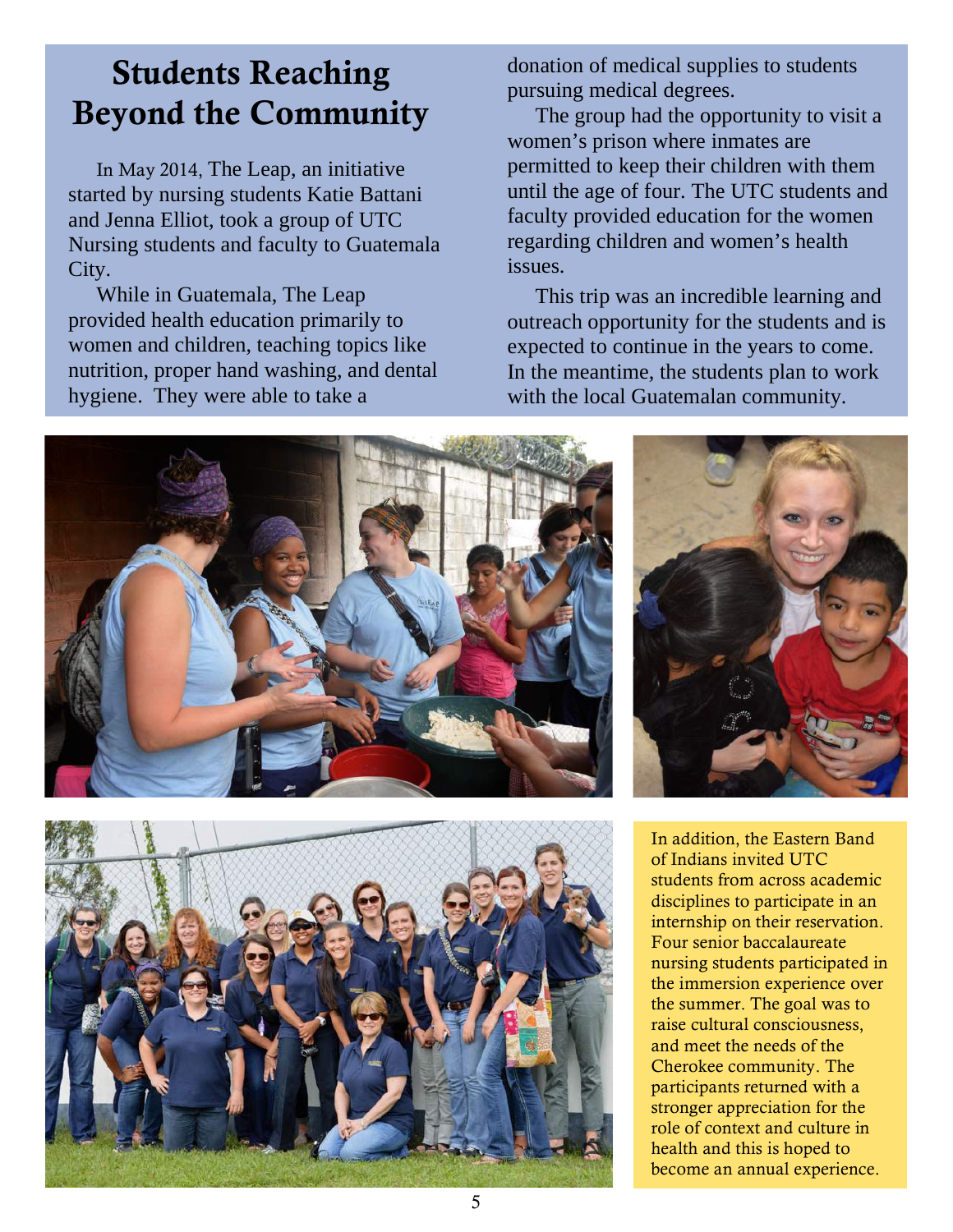

Laerdal SimMan 3G

An advanced patient simulator that can deliver the most realistic training possible including pupil reaction, fluid excretion, RFID drug recognition, and CPR feedback.



Gaumard Noelle

An advanced, realistic birthing simulator with capabilities including normal delivery, complicated delivery, C-Section, epidural insertion and perinatal monitoring.



Gaumard Newborn Hall

A realistic simulated newborn with capabilities including programmable cyanosis, spontaneous breathing, crying and limb movement.

# The Future of Simulation

It is evident that technology is critical for success in our world today, and this is no different in nursing. More and more schools of nursing are beginning to utilize technology to help students critically think and clinically reason. In the UTC School of Nursing, a high fidelity simulation lab has been developed, which allows students to learn in a safe hospital environment. Simulation is used in all levels of the undergraduate program as well as the graduate Family Nurse Practitioner and Nurse Anesthesia programs.

Faculty can tailor patient scenarios for students using the advanced simulators while recording the student-patient interaction. The faculty can manipulate the simulation with unique breath sounds, heart sounds, conversations and other functions. The student must react and continually adapt to the situation. The faculty then debriefs with the student using the video recording to review the patient encounter. This safe hospital simulation environment allows students to critically think and learn without the pressure of possible patient errors. The UTC simulation lab is continuing to grow and develop using new technology. A goal in the near future is to engage in simulation with the medical students and residents from the University of Tennessee College of Medicine.



Axis Camera Station

A multiple camera system that allows for several independent recordings simultaneously, captures video/audio recordings of simulations and has high resolution for easier visual acuity for intricate, detailed skills



Med Dispense System

A medication delivery workstation containing 24 drawers that can be divided to supply demonstration medications with an attached barcode scanner to demonstrate how nurses obtain medications in their healthcare environment.



Auscultation SAM

A Student Auscultation Manikin (SAM) that teaches heart, breath and bowel sounds and contains a large sound library that can be used in an individual or group setting because of its ease in mobility.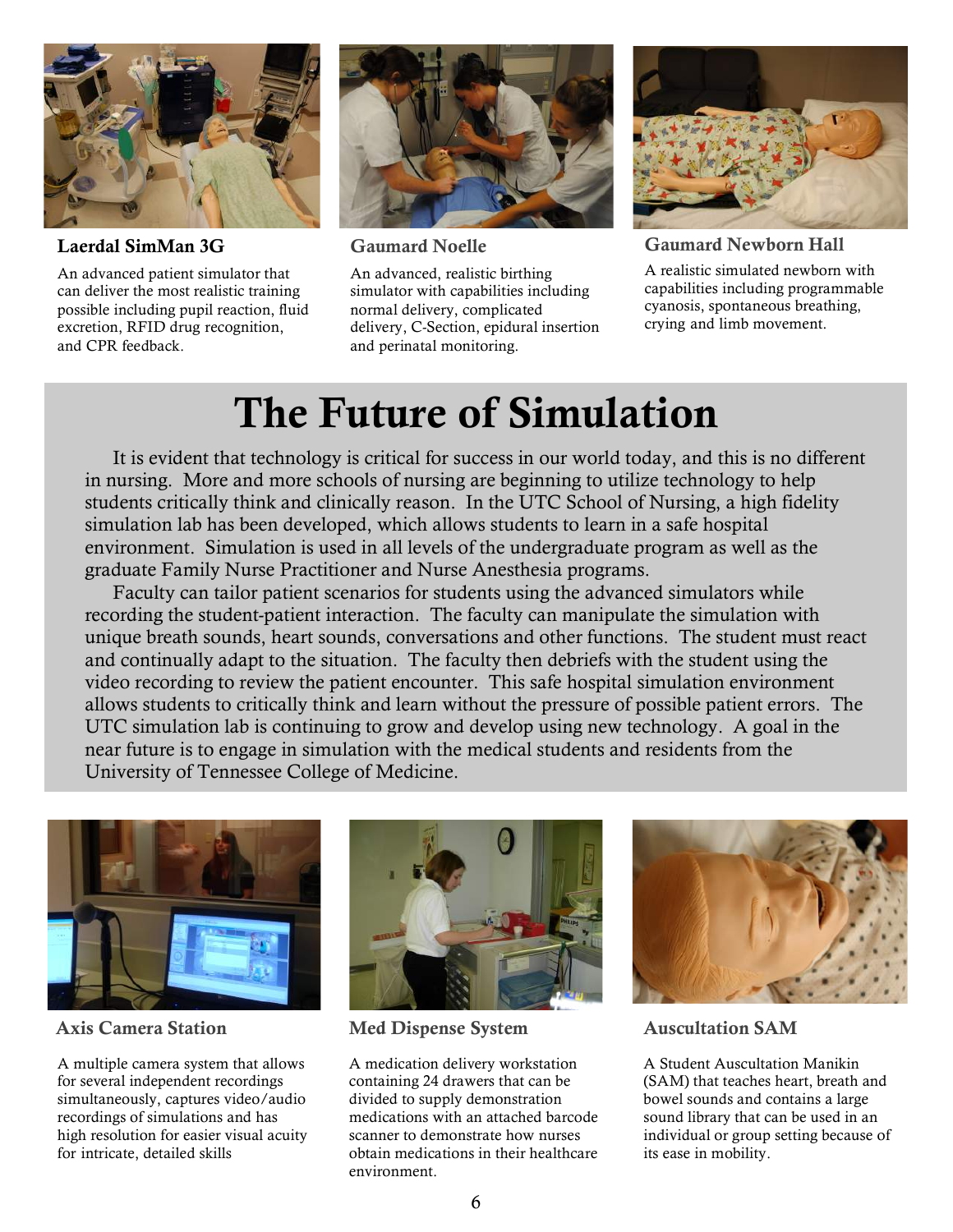# *Nursing In Action*

The School of Nursing has been awarded two new \$1 million federal grants by the Health Resources and Services Administration (HRSA) for a three year period. The COMPASS (Combating Obesity's Multiple chronic conditions through Preparation Activities Shared among Students) program is designed to combat the challenge of burgeoning rates of obesity and associated chronic conditions. The project targets the role of advanced practice nurses in providing a solution to the obesity and associated chronic conditions problem.

The NWD CRNA 3D project focus is to increase diversity and cultural competency in the Certified Registered Nurse Anesthetist (CRNA) population. CRNAs in 3D looks specifically at increasing diversity, reducing disparities and understanding social determinants of health care programs. The project seeks to create a pathway of opportunity for CRNA achievement, economic prosperity, and transformative change in nurse anesthesia care.





# *Alumni and Student Accomplishments*

### **Alumni Spotlight: Deborah Jones**

In 2012, Deborah Jones, graduate of the UTC School of Nursing, was promoted to Lieutenant Colonel by the United States Air Force and was assigned to the 5th Medical Group, 5th Medical Operations Squadron at Minot Air Force Base in North Dakota. She has since retired from the Air Force where she served as a pediatric nurse practitioner providing care for over 1,600 individuals. She is now serving as head of a Labor and Delivery Unit.

Lt. Col. Jones graduated with her Bachelor of Science in Nursing from the School of Nursing and was commissioned into the Air Force in September of 1993. She spent eight years as a registered nurse and six years as a flight nurse and flight nurse evaluator. She was Flight Commander of the Cadet/Flight Medicine Clinic at the Air Force Academy.

Retired Lt. Col. Jones is just one of many accomplished alumni from the UTC School of Nursing.

### Current Student Awards

Each year, the School of Nursing is proud to present nursing students who are in good academic standing, clinically competent and proven leaders in nursing with scholarship awards. The following students were awarded scholarships for Fall 2014.

> Jessica Wauford **Rachel Augustine Ashley Lawson** Sarah Griggs Kylea Sharrock Rachel Thomas Dana O'Bara Lidiya Lavrinovich Madeline Haskamp Emily Lee

Congratulations to these students! The School of Nursing would also like to thank all the donors, alumni and organizations making these scholarships possible.